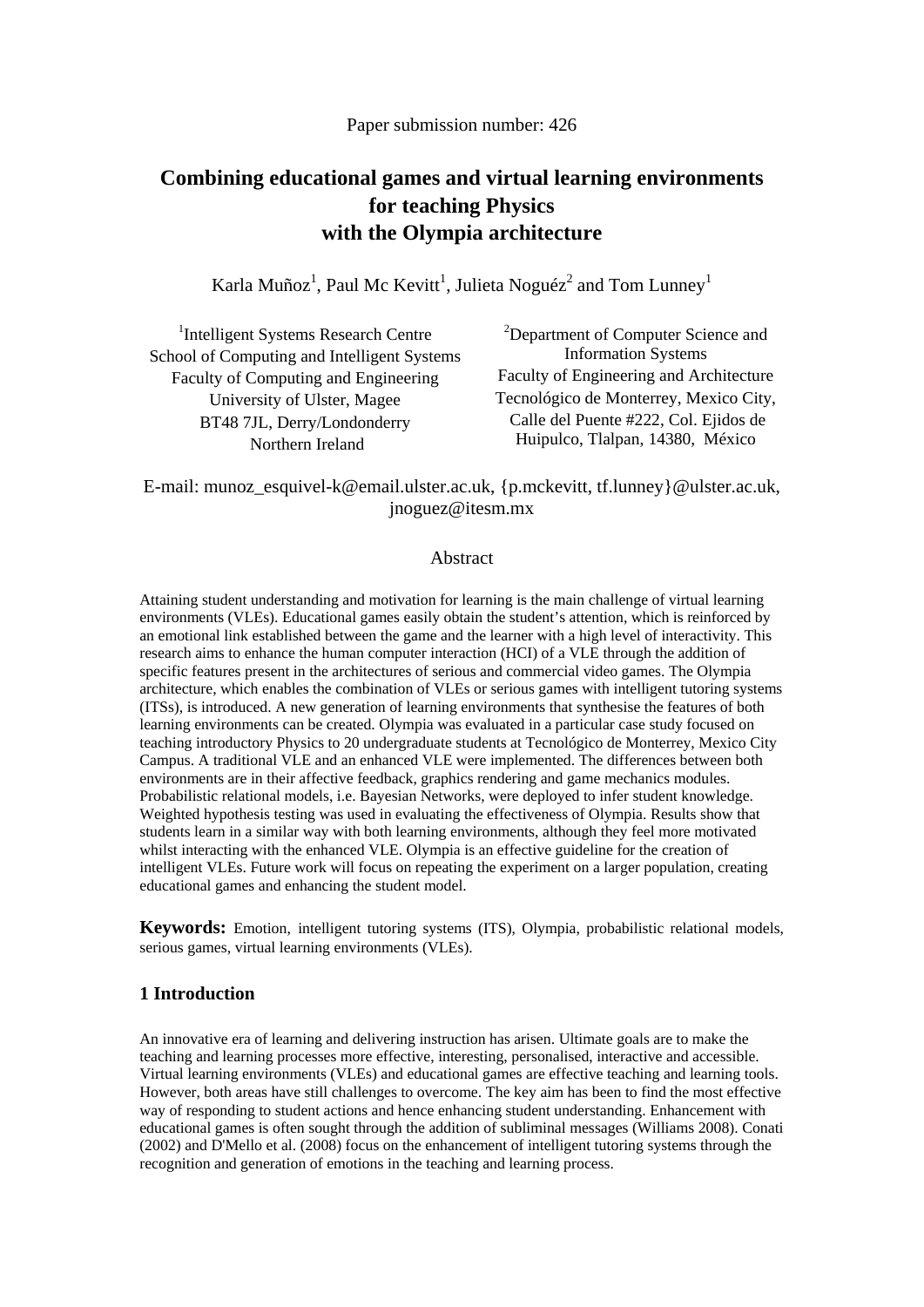Noguez & Sucar (2005) introduced a generic architecture that combines VLEs with intelligent tutoring systems (ITSs). This architecture has proven to be effective for teaching robotics at undergraduate level. The architecture of Noguez & Sucar (2005) was improved here through the addition of features and elements in the architectures of commercial and educational games (Bergeron 2005; Adams & Rollings 2007; Sherrod 2007). The student model is a probabilistic relational model that infers the student's cognitive state from student interaction. The architecture was adapted to also enable the combination of serious games with ITSs. The improvements to the architecture were made with the objective of enabling a virtual learning environment to attain a level of interactivity required by an educational game. The result of these improvements is a new architecture, Olympia. Accordingly, it is inferred that an enhancement in the human computer interaction can increase student motivation for learning, which can enhance understanding.

Section 2 reviews the state of the art of VLEs and serious games related to the rationale of this research. In section 3, the aims, objectives, hypothesis, analysis, requirements and design of Olympia are given. In section 4, results on the evaluation of Olympia are discussed.

## **2 Background and related work**

Students' attitudes and aptitudes have evolved to adapt to Information Technology (IT) and applications with high media content, which have changed the expectations of learners. Oblinger (2004) observed that students at undergraduate level had the tendency of being experiential learners and community-oriented. VLEs and educational games have been developed to help teaching, training and learning processes become more engaging, interactive and effective. However, both have still challenges to overcome.

ITSs and VLEs have evolved to offer intelligent learning. Nowadays, the focus is on adapting the response to the learners' needs and preferences. Research has focused on the interface, on the representation of the domain and on the representation of the student (Du Boulay & Luckin 2001). Affective Computing enables computers to recognise and express affect (Picard 1995). Emotion and cognition are deeply intertwined and equally important. While cognition understands and comprehends the world, emotion modulates the functional parameters of cognition and alerts the user in case a possible danger is detected (Norman et al. 2003). ITSs and VLEs more easily attain student understanding through the addition of an emotional dimension (D'Mello et al. 2008). The main question posed has been to what degree do systems have to imitate human teachers (Du Boulay  $\&$ Luckin 2001).

Educational games can easily engage students. However, it is difficult to ensure that the student is focusing on domain knowledge whilst learning to play successfully (Conati 2002). VLEs have been effective at enabling students to understand domain knowledge, although they have had more difficulty motivating them. Research has suggested that the success of educational games is due to an emotional link established between the game and the learner (Bergeron 2005). The emotional link is created through the high level of interactivity offered by educational games, since it results in the delivery of immediate feedback to student actions (Sykes 2006). Learning and entertaining goals are embodied by an educational game. The emotional connection established between the learner and the game and the accuracy of learning and entertaining content influence the effectiveness of the learner experience (Bergeron 2005). Features and elements responsible for the high level of interactivity of commercial (Adams & Rollings 2007; Sherrod 2007) and serious games (Bergeron 2005) were identified through the comparison of their architectures with the architectures of VLEs (Noguez & Sucar 2005; Neji & Ben Ammar 2007; Duarte et al. 2008). The high level of interactivity in the graphic user interface (GUI) is supported through the core mechanics module, which manages the actions-challenges relation (Adams & Rollings 2007). The graphics rendering and audio and playback modules mainly provide immediate feedback to the learner's actions (Sherrod 2007). Hence, the addition of these modules to a VLE's architecture can facilitate enhanced student motivation and understanding.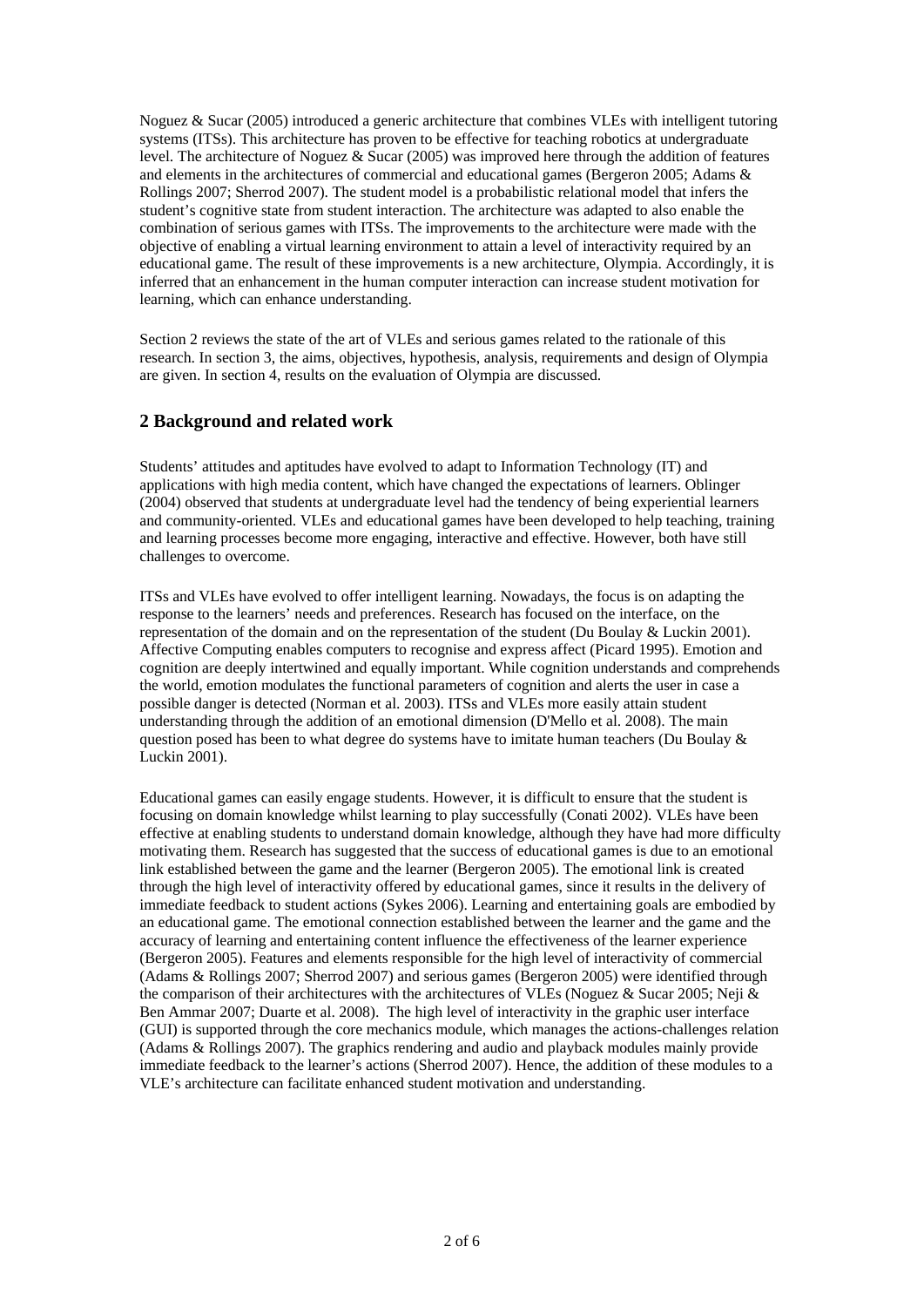## **3 The Olympia architecture**

Olympia is a generic architecture that enables the combination of VLEs, educational games and a new generation of VLEs with ITSs. The aim of this research is to enhance the effectiveness of a VLE through the addition of features and elements present in the architectures of commercial and educational games. The objectives are to increase student motivation and hence improving student understanding. The hypothesis of this research states that an enhancement of the Human Computer Interaction (HCI) experience can be a motivating factor and lead to a better understanding of domain knowledge. The methodology of this research started through the design of Olympia. To test the hypothesis and the effectiveness of Olympia, it was evaluated in the specific case study of teaching introductory Physics at undergraduate level. Traditional and enhanced VLEs were implemented. The differences between them are in their game mechanics, graphics rendering and emotional feedback modules, which are related to the sight and hearing senses, which are essential in human communication. Finally, the results were analysed through weighted hypothesis testing (Wasserman 2004).

The Olympia architecture, shown in Figure 1, is a semi-open environment (Noguez & Sucar 2006) where the learner can interact with the simulator to attain specific learning goals. Olympia comprises interaction modules at the GUI level. These modules were incorporated as a result of analysing the architectures of serious and commercial games (Adams & Rollings 2007; Sherrod 2007; Bergeron 2005). A combination of modules can be chosen according to the level of interaction to be implemented. The *Physics and collisions module* comprises the physics and maths driven objects used to enhance the level of realism in the simulation. The *Emotional feedback module* comprises sounds that can set or change the student's mood. The *Interactive AI module* contains the Artificial Intelligence (AI) techniques used to create the believability of a learning environment. The *Input detection module* senses and handles the input. The *Networking module* controls the transmission of data across the network. The *Utilities module* comprises tools that assist completion of the tasks in the most efficient way. The *Scripting module* enables the external control of the application. The *Graphics rendering module* comprises all the graphic resources and manages the graphics and the scenes in real-time. The *Game mechanics module* manages the action-challenge relation. The *teaching and learning AI module*  comprises an ITS.



Figure 1. Olympia architecture

### **3.1. Case study**

In 2007, a need to find new ways of motivating and challenging students of Physics at undergraduate level at Tecnológico de Monterrey, Mexico City campus was evident. The creation of an intelligent virtual learning environment embodying ITSs was suggested as a possible way forward. Environments can be accessed online by lecturers to consult students performance. Users must authenticate through a username or password. The students are between 18 and 24 years old and are familiar with the use of IT.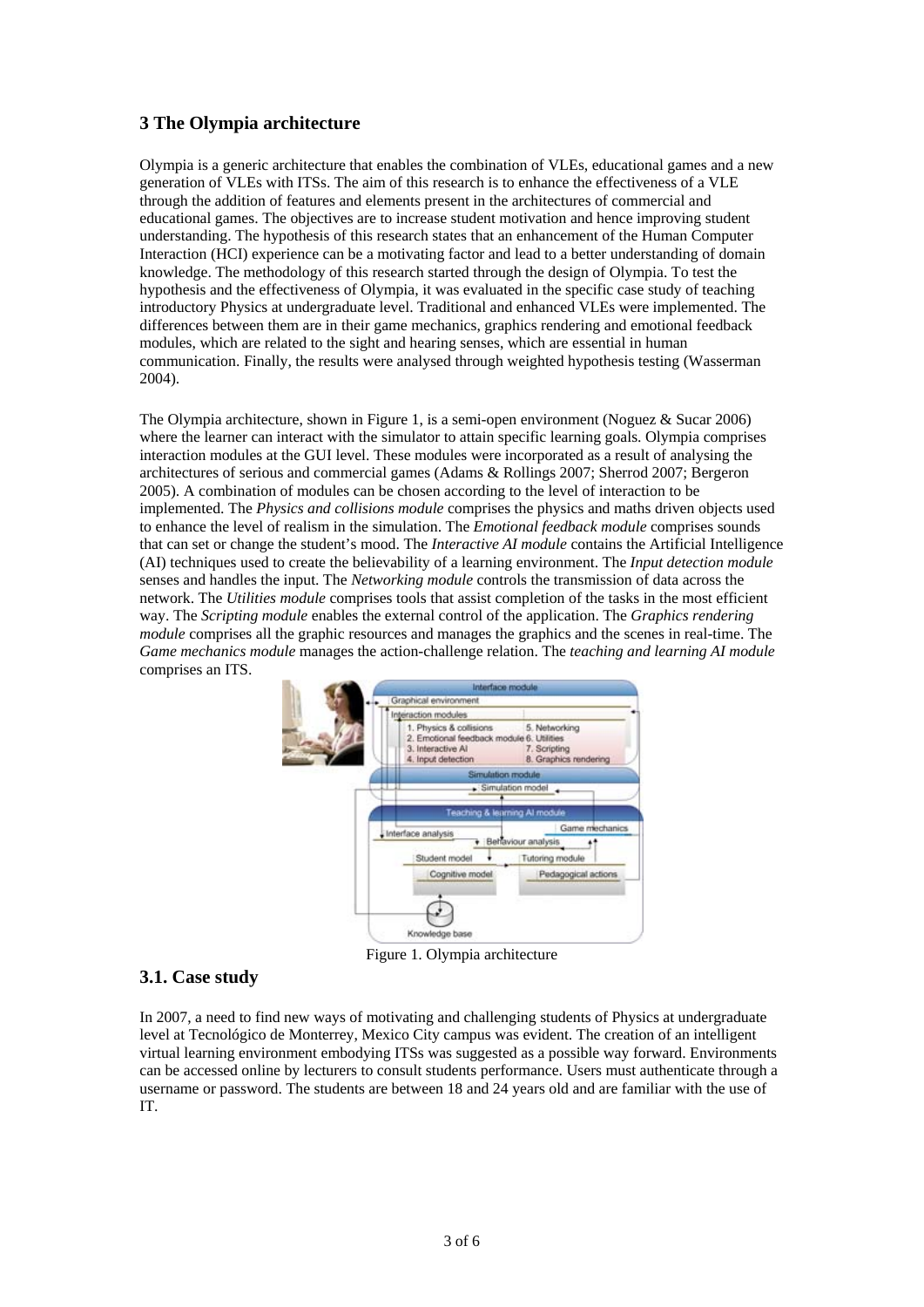## **3.2 GUI design and student model**

An enhanced VLE and a traditional VLE, shown in Figure 2, were designed. The former includes an enhanced look and feel with high quality graphics and sounds that are synchronized with positive and negative feedback and the learner interacts through keyboard events. In contrast, in the latter, the learner interacts through sliders and buttons and it has neither sounds nor graphics which accompany the final feedback message. The story depicted by the case study is about an astronaut who needs to return to his spaceship using his tools, e.g. pipe wrench, screw driver, adjustable wrench, before the oxygen is depleted. To attain this goal, the student must use Physics principles. Using the VLE, the student can explore the effect that mass and velocity, i.e. speed and its direction, in a particle system have over the conservation of momentum. The *relational student model* (Sucar & Noguez 2008) was generated using an expert-centric approach and is used to understand the student's actions. This understanding is used by the *tutoring module* in choosing the pedagogical response. Feedback messages are synchronized with music and graphics to express happiness and sadness in cases where the student attains or fails to attain the learning objectives.



Figure 2. Interfaces of enhanced VLE (left) and traditional VLE (right)

#### **4 Results and evaluation**

20 undergraduate Engineering students reading an introductory Physics module (Physics I) at Tecnológico de Monterrey, Mexico City campus were separated equally into control (traditional VLE) and experimental (enhanced VLE) groups. The probabilities, corresponding to the topics: linear momentum, velocity and conservation of momentum, were inferred from student interaction. The average probability of each topic was calculated for the total number of interactions per student. Also, the total number of student interactions and successful cases were calculated. This data was analysed using weighted hypothesis testing (Wasserman 2004). The statistical function,  $Z_0$ , shown in Equation  $(1)$ , was used to validate hypotheses with a small quantity of data.

$$
Z_0 = (X - \mu) / (\sigma / \sqrt{n}) \quad \text{Eqn. (1)}
$$

*Where*,  $\mu$  is the median of the control group,  $\bar{x}$  is the median of the experimental group, n, the total population and  $\sigma$  is the standard deviation of the control group.

The hypothesis given in section 3.1 was divided into two alternative hypotheses  $(H_A)$  and two null hypotheses  $(H_0)$ :  $H_0$ -"The students acquire the same quantity of knowledge interacting with the two learning environments" and  $H_A$ -"The students interacting with the enhanced VLE acquire more knowledge than the students interacting with the traditional VLE";  $H_0$ -"The students have the same motivation whilst interacting in both learning environments" and  $H_A$ -"The students interacting with the enhanced VLE have more motivation than the students interacting with the traditional VLE".

The data plotted has a right tale behaviour profile. The risk of wrongly rejecting the null hypothesis,  $\alpha$ , is fixed at 0.05 for standard convention. As a result,  $Z_{0.95} = 1.645$ . To reject the hypothesis the null hypotheses,  $Z_0$ , must be larger than 1.645. Tables 1 and 2 show the data obtained from evaluating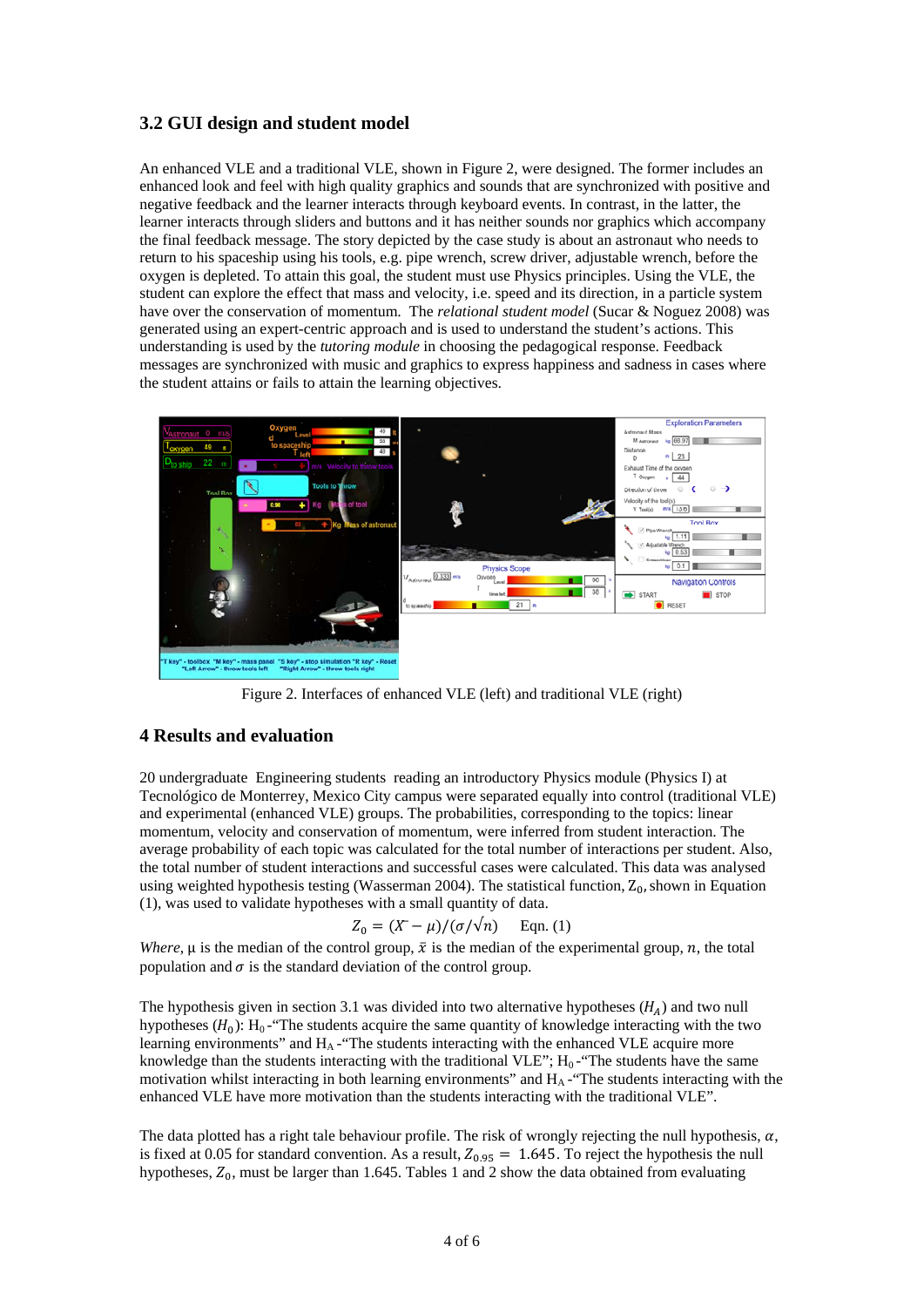Equation (1) using the data acquired during student interaction. The two null hypotheses could not be rejected with the data obtained. These results may be due to the small population size, since  $Z_0$  is a measure of the existent evidence against the null hypothesis. Also, the probabilistic relational model requires some improvement. The node saved in the student model, which represents the final result of the interaction, should not be part of the model. The GUI interface of the enhanced VLE is less intuitive than the GUI of the traditional VLE. As a result, many students made the observation that found difficulty interacting with it. The differences between the interfaces of both learning environments were kept relatively minimal for this preliminary research. The students were asked to complete a questionnaire, addressing the qualitative aspects of this research, after interacting with the system. In this questionnaire the students evaluated the traditional and enhanced VLEs using a scale between 2 and 10, where 2 is completely disagree and 10 completely agree. The results of the questionnaire showed that students feel more motivated while interacting with the enhanced VLE.

|                 | Average knowledge detected (%)                         |                      |                        |                    |                                    |                    |  |
|-----------------|--------------------------------------------------------|----------------------|------------------------|--------------------|------------------------------------|--------------------|--|
|                 | <b>Velocity and</b><br>rectilinear uniform<br>movement |                      | <b>Linear momentum</b> |                    | <b>Conservation of</b><br>momentum |                    |  |
| Statistical     |                                                        | Enhanced Traditional | <b>Enhanced</b>        | <b>Traditional</b> | <b>Enhanced</b>                    | <b>Traditional</b> |  |
| function        | <b>VLE</b>                                             | VLE                  | VLE                    | <b>VLE</b>         | <b>VLE</b>                         | <b>VLE</b>         |  |
| Average         | 65.88                                                  | 61.83                | 61.09                  | 59.69              | 58.81                              | 57.67              |  |
| <b>Standard</b> |                                                        |                      |                        |                    |                                    |                    |  |
| deviation       | 19.79                                                  | 16.62                | 24.38                  | 22.33              | 19.48                              | 17.84              |  |
|                 |                                                        | 1.09                 |                        | 0.28               |                                    | 0.29               |  |

|                 | InteractionResults (number of cases) |                                  |                    |                             |  |  |
|-----------------|--------------------------------------|----------------------------------|--------------------|-----------------------------|--|--|
|                 |                                      | Successful cases                 | <b>Total cases</b> |                             |  |  |
|                 |                                      | Statistical Enhanced Traditional |                    | <b>Enhanced Traditional</b> |  |  |
| function        | <b>VLE</b>                           | VLE                              | <b>VLE</b>         | <b>VLE</b>                  |  |  |
| Average         | 2.20                                 | 2.70                             | 7.50               | 6.60                        |  |  |
| <b>Standard</b> |                                      |                                  |                    |                             |  |  |
| deviation       | 2.04                                 | 2.15                             | 4.06               | 2.69                        |  |  |
| Ζ.              |                                      | -1.04                            |                    |                             |  |  |

Table 1. Data on student knowledge

Table 2. Data on student motivation

### **7 Conclusion and future work**

This research focuses on enhancing the effectiveness of a VLE through the addition of features present in the architectures of commercial and educational games. This research is focused on testing the hypothesis, which states that a high level of interactivity increases motivation whilst learning and enhances student understanding. The Olympia architecture was introduced in this research. Olympia incorporates features of VLEs, commercial and educational games. In testing the research hypothesis, Olympia was evaluated in the specific case study of teaching introductory Physics at undergraduate level. A traditional VLE and an enhanced VLE were implemented. The latter comprised high quality graphics, sounds synchronised with positive and negative feedback and with the student interacting with the environment through keyboard events. Experimental results show that students learn in a similar way in both environments, but that they feel more motivated when interacting with the enhanced VLE. Olympia is an effective guideline for future work, which will focus on experimenting on a larger population, enhancing the student learning model and further employing educational games technology and techniques.

### **8 References**

Adams, Ernest, and Adams Rollings. *Fundamentals of game design*. New Jersey: Pearson Prentice Hall, 2007.

Bergeron, Bryan. *Developing serious games*. Massachusetts, USA: Charles River Media, Inc, 2005.

Conati, Cristina. 'Probabilistic assessment of user's emotions in educational games.' *Journal of Applied Artificial Intelligence, Special issue on Merging cognition and affect in HCI* 16.7-8 (2002): 555-575.